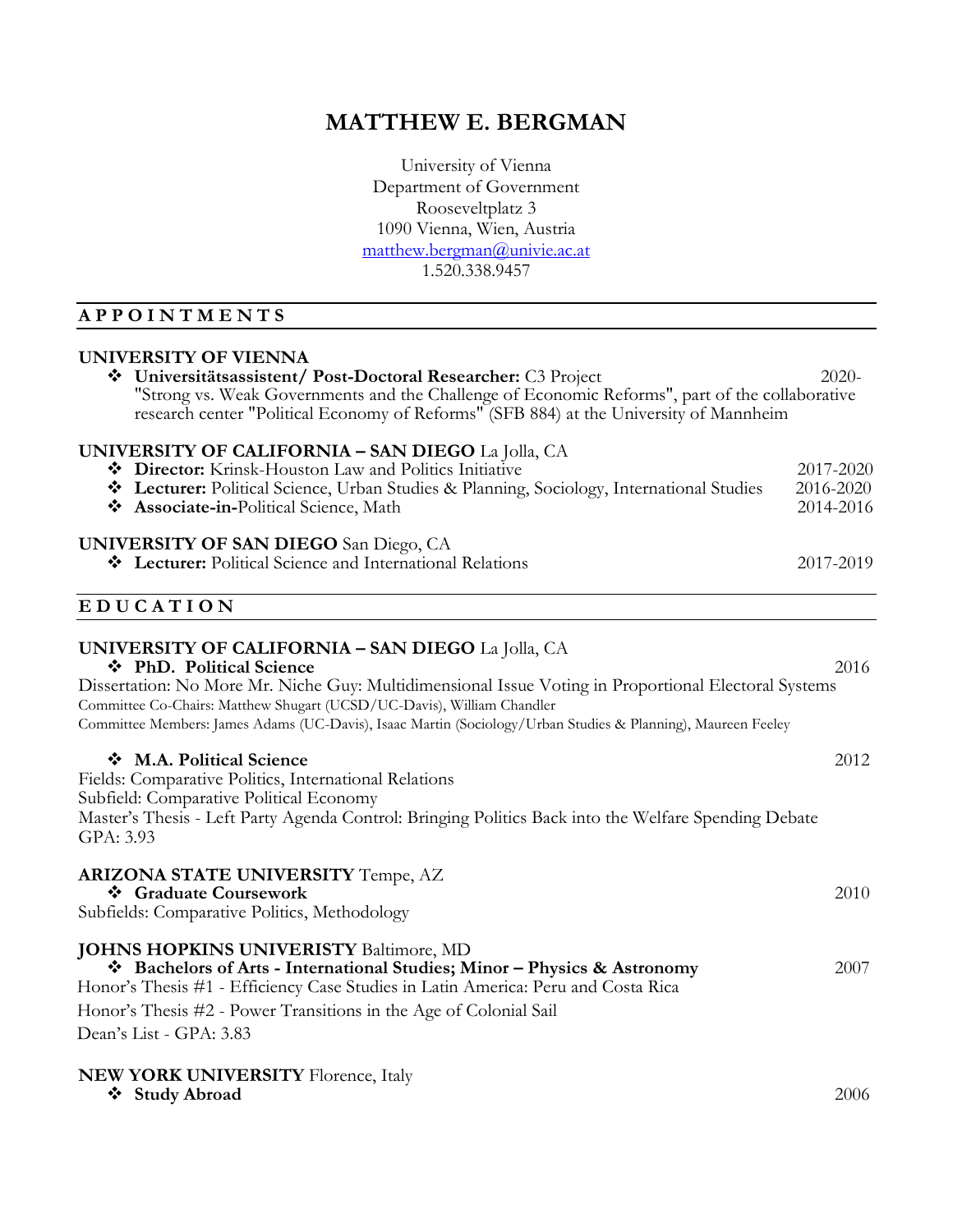### **A C A D E M I C P U B L I C A T I O N S**

#### ❖ *Books*

➢ Shugart, Matthew S., **Matthew E. Bergman,** Cory L. Struthers, Ellis S. Krauss, Robert Pekkanen. 2021. Party Personnel Strategies: Electoral Systems and Parliamentary Committee Assignments. Oxford University Press

### ❖ *Peer-Reviewed Articles*

- ➢ **Bergman, Matthew E.** and Henry Flatt. 2021. "Broad-Appeal Agendas: Issue Diversity and the Centre-Right's Electoral Success" *Electoral Studies* 70(April) https://doi.org/10.1016/j.electstud.2020.102272
- ➢ **Bergman, Matthew E.** and Gianluca Passarelli. {forthcoming} "Conflicting Messages of Electoral Protest: The role of systemic and élite discontent in the Italian 2016 Constitutional Referendum" *Politics* https://doi.org/10.1177/0263395720974975
- ➢ **Bergman, Matthew E.** 2021. "Sorting Between and Within Coalitions: The Italian Case 2001-2008" *Italian Political Science Review/Rivista Italiana Di Scienza Politica* 51(1): 42-66 https://doi.org/10.1017/ipo.2020.12
- ➢ **Bergman, Matthew E.,** Gianluca Passarelli, and Fabio Serricchio. 2020. "Decades of Party Distrust: Persistence through Reform in Italy" *Quaderni dell'Osservatorio elettorale – Italian Journal of Electoral Studies*  83(2): 15-25 doi: 10.36253/qoe-9590 https://oaj.fupress.net/index.php/qoe/issue/view/650/167
- ➢ **Bergman, Matthew E.** 2020. "Mi Piace, ma Non Mi Piaci [I like it, but I don't like you]: Voting Against The 2016 Italian Referendum" *International Journal of Public Opinion Research* 32(4): 801-814 https://doi.org/10.1093/ijpor/edz048
- ➢ **Bergman, Matthew E.** and Henry Flatt. 2020. "Issue Diversification: Which niche parties can succeed electorally by broadening their agenda?" *Political Studies* 68(3): 710-730 https://doi.org/10.1177/0032321719865538
- ➢ **Bergman, Matthew E.** 2019. "Rejecting constitutional reform in the 2016 Italian referendum: Analysing the effects of perceived discontent, incumbent performance and referendum-specific factors" *Contemporary Italian Politics* 11(2): 177-191 https://doi.org/10.1080/23248823.2019.1600956
- ➢ **Bergman, Matthew E**. 2019. "Insights from the Quantification of Populism" *Representation* 55(1): 21-30 https://doi.org/10.1080/00344893.2019.1572647
- ➢ **Bergman, Matthew E**. and Barry Fass-Holmes. 2016. "Do Nondomestic Undergraduates Choose a Major Field In Order to Maximize Grade Point Averages?" *Journal of International Students* 6(1): 308-313 https://files.eric.ed.gov/fulltext/EJ1083257.pdf
- ➢ Vaughn, Allison A., **Matthew E. Bergman**, and Barry Fass-Holmes. 2015. "Nonresident Undergraduates' Performance in English Writing Classes-- Hierarchical Linear Modeling Analysis". *Journal of International Students* 5(4): 319-333 https://eric.ed.gov/?id=EJ1066265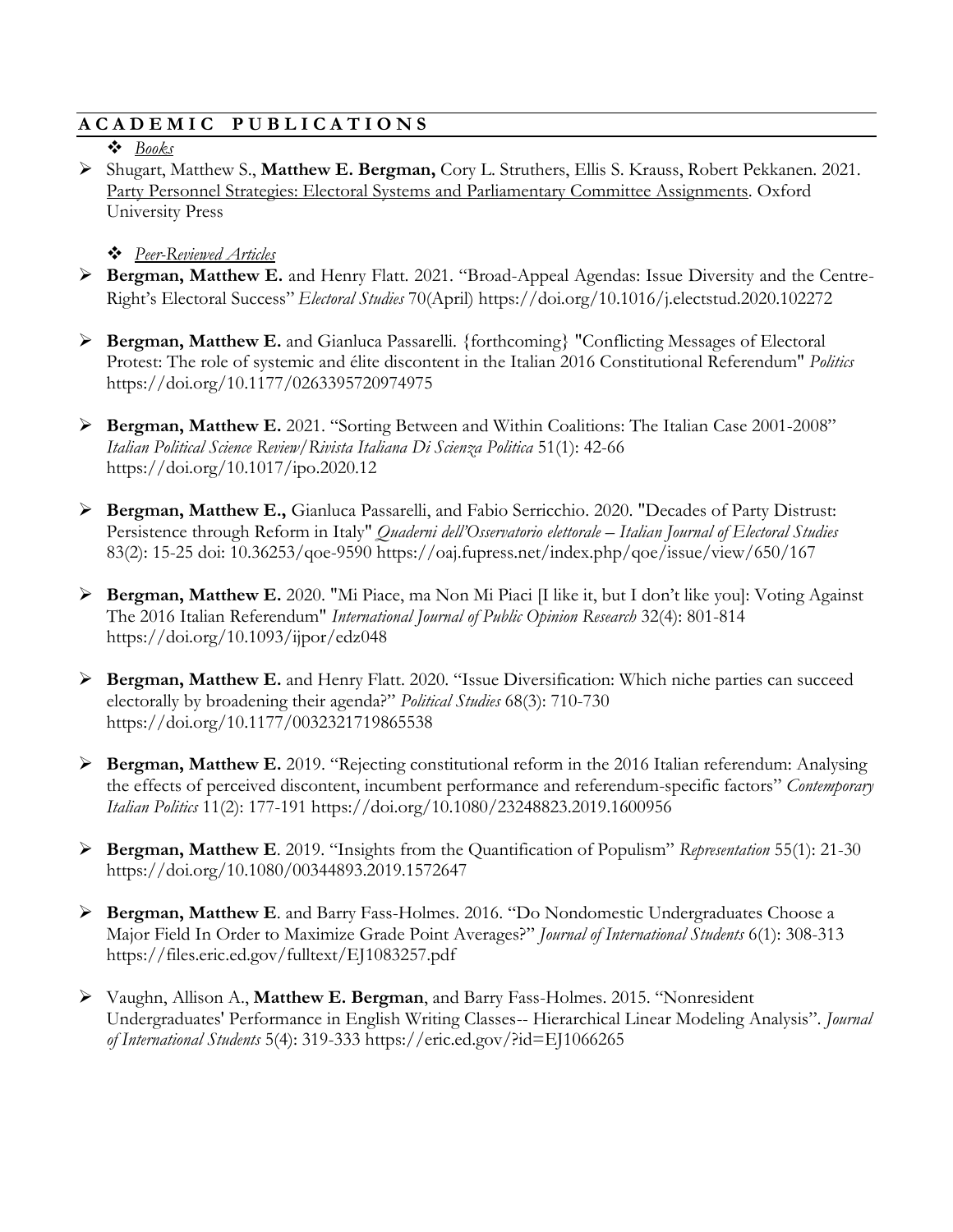➢ **Bergman, Matthew E**., Matthew S. Shugart, Kevin A. Watt. 2013. "Patterns of Intraparty Competition in Open-list & SNTV systems" *Electoral Studies* 32(2): 321-333 https://doi.org/10.1016/j.electstud.2013.01.004

### ❖ *Chapters in Edited Volumes*

➢ **Bergman, Matthew E.** 2020. "New Directions in Quantitative Measures of Populism: A Survey" in Mapping Populism: Approaches and Methods. ed Majia Nadesan and Amit Ron. Routledge: 236-247

❖ *Book Reviews*

➢ **Bergman, Matthew E.** Gianluca Passarelli. "Preferential Voting Systems: Influence on Intra-Party Competition and Voting Behaviour" *Representation* 56(1): 126-132 https://doi.org/10.1080/00344893.2020.1720791

## **M A N U S C R I P T S U N D E R R E V I E W (Title's Withheld)**

- ➢ Vote Switching Behaviors in Referenda: The Case of Italy 2016-2020 {Review and Resubmit}
- ➢ Italian Voting Patterns in the 2020 Referendum
- ➢ Introducing the Party Personnel Strategy Dataset
- ➢ Preferences Toward Active Labour Market Policies

## **M E D I A**

"Secret of Rutte's Success" *World Today*, 17 March 2021 Available<https://www.youtube.com/watch?app=desktop&v=rTAShSt01iM>

"The Netherlands Will Vote on a Controversial Candidate" *CBS News,* 12 March 2017 Available at<http://www.cbsnews.com/videos/the-netherlands-next-prime-minister-could-be-just-like-donald-trump/>

"What the manifestos tell us about the 2021 Dutch general election" *LSE EUROPPblog.* 9 February 2021 "Understanding Electoral Protests in Italy's 2016 Constitutional Referendum" *PSA blog*. 13 January 2021 "Italians will vote on a reform to create stable governments. But will it work?" *Monkey Cage*. 18 Sept 2020 "Italy's Constitutional Referendum: Yet Another Reform to Improve the Country's Governability" *LSE EUROPPblog.* 14 September 2020

"Nationalist Parties Have An Advantage When Competing On The Issues" *PSA blog.* 16 November 2019 "Italy Votes on Sunday. Here's what you need to know." *Monkey Cage.* 27 February 2018

"Austria's Election: Four Things to Know about the Result" *LSE EUROPPblog*. 16 October 2017

"Austrian vote on Sunday. Will they turn to the right again?" *Monkey Cage*. 12 October 2017

"Britain's Prime Minister Theresa May called a snap election. Here's what that means." *Monkey Cage.* 20 April

"The Dutch pushed back against Geert Wilders's 'Patriotic Spring.'" *Monkey Cage.* 16 March 2017

"Will the 'Dutch Trump' win next week's election in the Netherlands?" *Monkey Cage.* 8 March 2017 Available at<https://www.washingtonpost.com/news/monkey-cage/>

## **O T H E R P U B L I C A T I O N S**

"Quantitative Measures of Populism: A Survey", *SSRN,* 7 June 2018 Available at https://ssrn.com/abstract=3175536 Top Ten Download List (15 June 2018 – 7 August 2018): *PSN: Multimethod Designs (Topic), PSN: Political Behavior (Topic), Political Methods: Qualitative & Multiple Methods eJournal, Political Methods eJournal*

"Challenges for a Fourth Merkel Cabinet", *FTIanalysis*, 18 May 2017 "Spotlight on Saarland", *FTInow*, 23 March 2017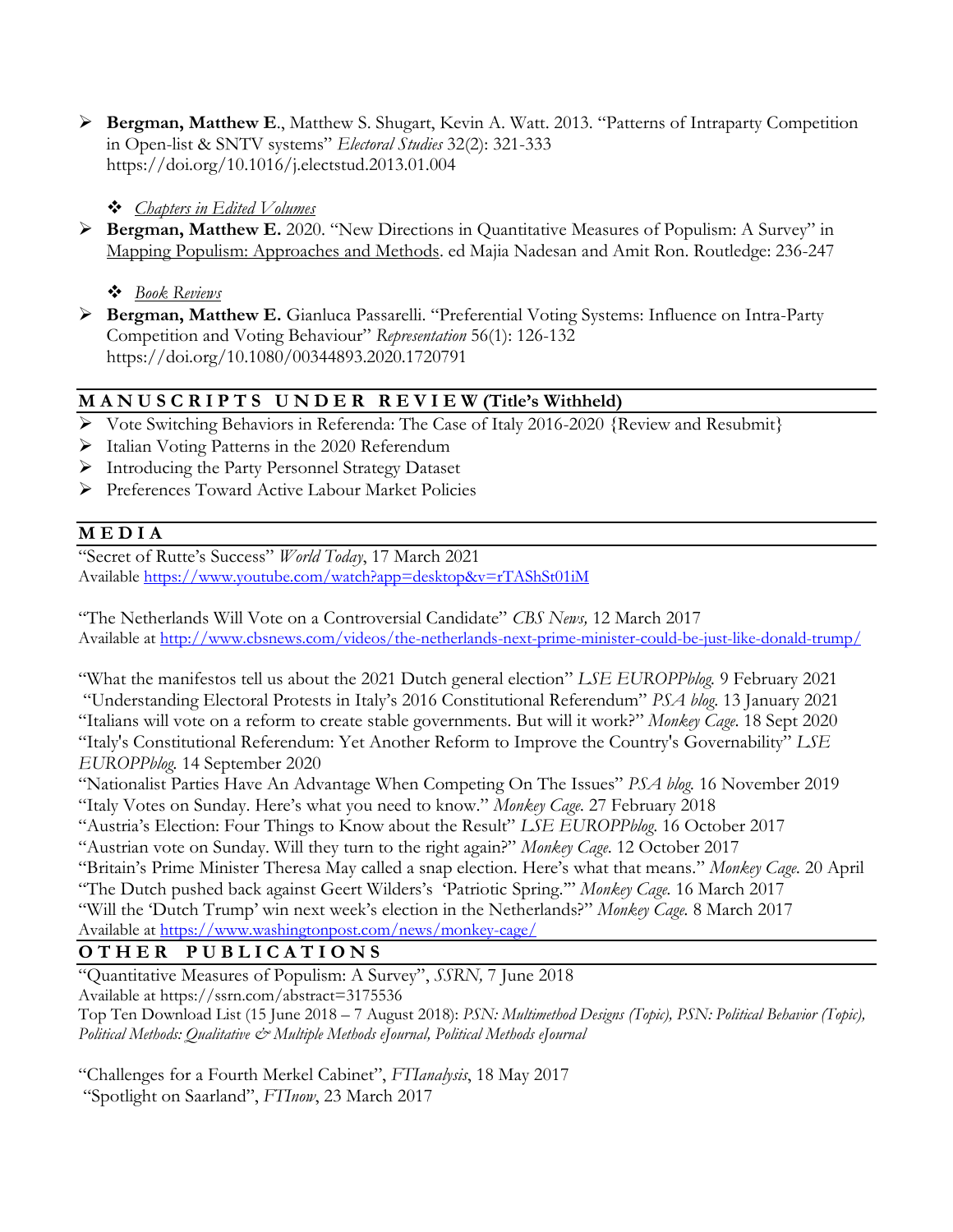"An Opening for the Center-Left", *FTInow*, 13 March 2017

"A 'Moderate' Euroskepticism" *PolicyRecon Blog*, 8 May 2015

"When the Left is Right" *PolicyRecon Blog*, 20 February 2015

"AfD Winning Seats in Western Germany is No Harbinger" *PolicyRecon Blog*, 16 February 2015

"Polling overstates Podemos' prospects" *PolicyRecon Blog*, 24 January 2015

"Switzerland removes euro peg" *PolicyRecon Blog,* 15 January 2015

"Eurozone breakup unlikely" *PolicyRecon Blog,* 12 Janurary 2015

"Equal campaign (dis)advantage in the 2015 UK election" *PolicyRecon Blog,* 8 Janurary 2015

"What was the promise- power for a pardon?" *PolicyRecon Blog,* 7 January 2015

"Fate of euro rests in the hands of one of its youngest leaders" *PolicyRecon Blog*, 7 January 2015

"The Case against a PEGIDA/AfD alliance" *PolicyRecon Blog*, 7 Janurary 2015

"Sweden Snap Election" *PolicyRecon Blog*, 23 December 2014

Available at [https://www.dropbox.com/sh/kfk0sl9hwpw3smg/AACDRc509394WKNHG9nROWfla?dl=0](https://www.dropbox.com/sh/kfk0sl9hwpw3smg/AACDRc509394WKNHG9nROWfla?dl=)

## **W O R K I N G P R O J E C T S**

- ➢ *Reform Productivity across Western European Governments* (with Wolfgang C. Müller, Hanna Bäck, and Mariyana Angelova}
- ➢ *The Effects of Occupational Risk in the 21st Century: Insider/Outsider Demand for New Parties and New Social Policies*
- ➢ *Diming of the Italian 5-Star Movement*

➢ *Issue Diversification in Post-Communist Europe*

## **T E A C H I N G E X P E R I E N C E**

### ❖ **Graduate**

Research Methods for Political Science (M2: SP20; SP21 w/Markus Wagner) Research Methods (POLS530: FA17; FA19) Math and Statistical Foundations (POLI270: SU11; SU12; SU13; SU14; SU15 w/D. Alex Hughes)

### ❖ **Undergraduate**

Quantitative Methods of Empirical Social Science (BAK4.2: FA20) Introduction to Policy Analysis (POLI160AA/USP101: FA16; SU17; FA17; SU18; WI19; SU20) Honors Seminar in International Studies (INTL190H: FA19) International Political Economy: Money and Finance (POLI 144D: SP17; FA18; FA19) Fundamentals of Political Economy: Modern Capitalism (POLI126AA: SU14; SU15; FA16; FA17; FA18; SU19) Analysis of Sociological Data (SOCI109: SP19) Social Inequality and Public Policy (SOCI152/USP133: SP19) Politics in Italy (POLI120I: SU16; WI19) Introduction to Legal Reasoning and Writing (POLI 104J: WI17; WI18: SU18; FA18) IPE: Modern Capitalism (POLS494: SP18) Design of Social Research (USP125: SP18) Legal Argument Formulation (POLI 104K: SP17; SP18) San Diego Community Research (USP 193: WI17; WI18) College Math (MATH96: SU16 w/Garrett Williams) Seminar in Constitutional Law: Formulating Appellate Arguments (POLI104F: SP16 w/Nazita Lajevardi) Urban Economic Development (USP138: SU14 w/Rumman Chowdhury)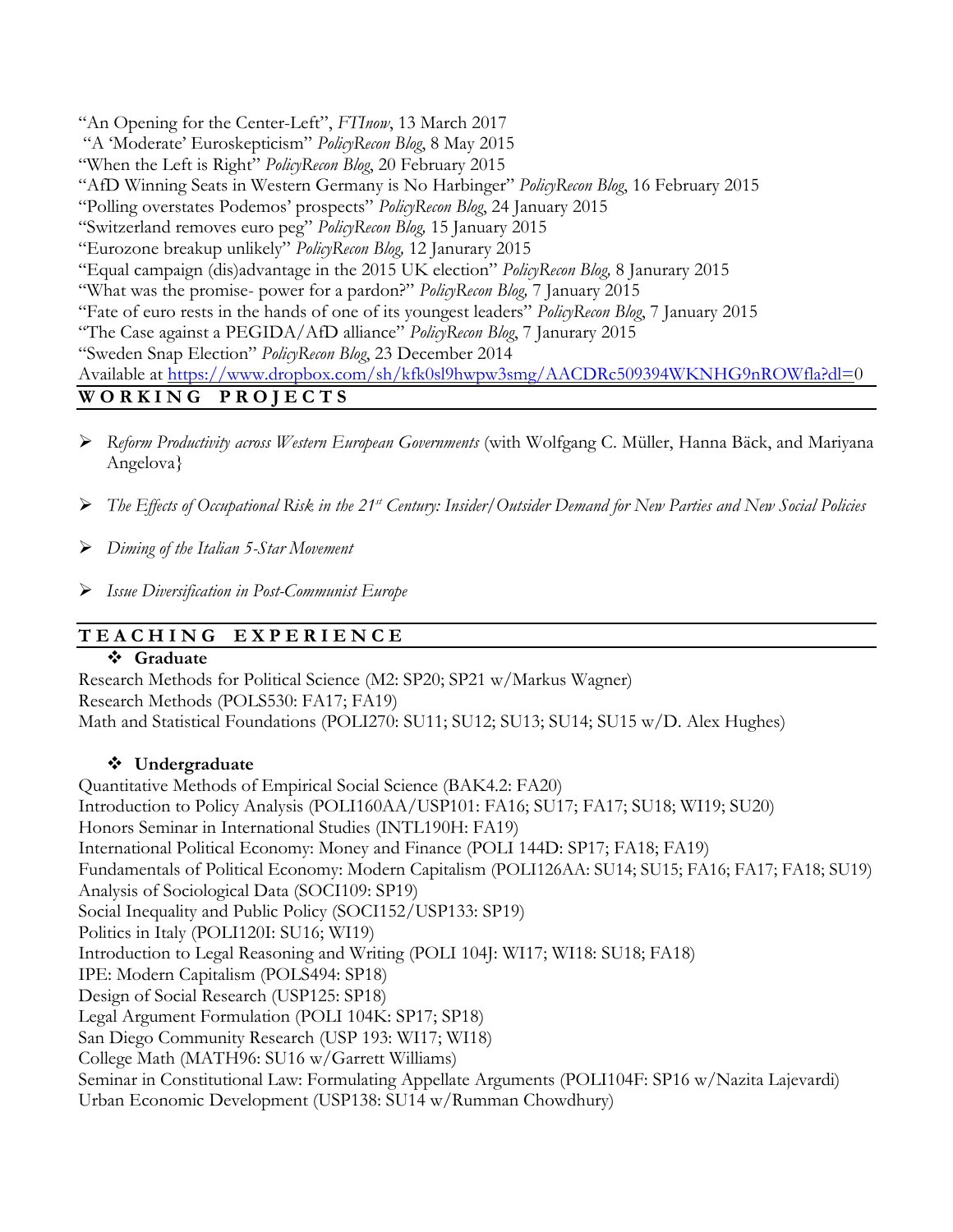## ❖ **Teaching Assistant: Requiring Mentoring Students Through Research Projects** Urban Studies Senior Sequence Research Proposal and Project (USP 186/187, Dr. Pezzoli: FA/WI 2013-16) Cold War (POLI142Q, Prof Comisso: WI10; WI11; WI12, SP13; Instructor Ash: FA13) ❖ **Teaching Assistant: Grader** UCSD (2010-2016): American Political Parties; Politics in Germany: National and International Security; Gender, Politics, and Globalization; Civil Liberties and Fundamental Rights; Politics in Italy; Judicial Politics; Politics of the Middle East; Politics and Economics in Eastern Europe ASU (2009): Political Corruption, Voters in America **COPPER CANYON HIGH SCHOOL** Glendale, AZ 2007-2009 AP Calculus, Physics, Chemistry *Teacher of the Year 2008-9* **WASHINGTON HIGH SCHOOL** Atlanta, GA 2007 Summer School – High School Geometry **I N V I T E D P R E S E N T A T I O N S** ➢ *Dis/continuities of 21st Century Political Economy in Advanced Capitalist Nations* 2021 Central European University, 16<sup>th</sup> Annual Doctoral Conference, Vienna, Austria, April 9 Keynote speech available at:<https://dsps.ceu.edu/16th-annual-doctoral-conference-2021> ➢ *Electoral Systems, Parliamentary Committee Assignments, & Personnel Strategies: Findings & Dataset Intro* 2020-1 ITANES Seminario, Online, April 19, 2021 'Robert Elgie' Brown Bag Seminars on Politics; Sapienza University, Rome, Italy, October 21, 2020 ➢ *Austria in Comparative and Regional Security Perspectives* 2020 Regional Security and Comparative Politics Guest Lecture Series (Zoom); University of San Diego, California, September 17 ➢ *Storage of Nuclear Waste: Analyzing Policy Obstacles in the United States* 2018 Seminar: Perspectives on Environmental Issues; San Diego, California, November 27

- ➢ *Italy - Populists in Government: Who, Why, How?* 2018 Symposium on The Future of Europe; University of San Diego, California, October 2
- ➢ *Protest Voting in the Italian Context* 2018 STARS Program Summer Field Workshop; San Diego, California, July 27
- ➢ *Quantitative Measures of Populism* 2018 New Directions in the Study of Populism, Glendale, Arizona, March 15-17

## **P R O F E S S I O N A L S E R V I C E**

Reviewer: *American Journal of Political Science, Journal of Politics, British Journal of Political Science, European Journal of Political Research, Electoral Studies, Party Politics, International Journal of Public Opinion Research, Parliamentary Affairs, Southern European Society and Politics, Political Studies Quarterly, Journal of International Students, Polis: Research and Studies on Italian Society and Politics, Rowman & Littlefield Publishing*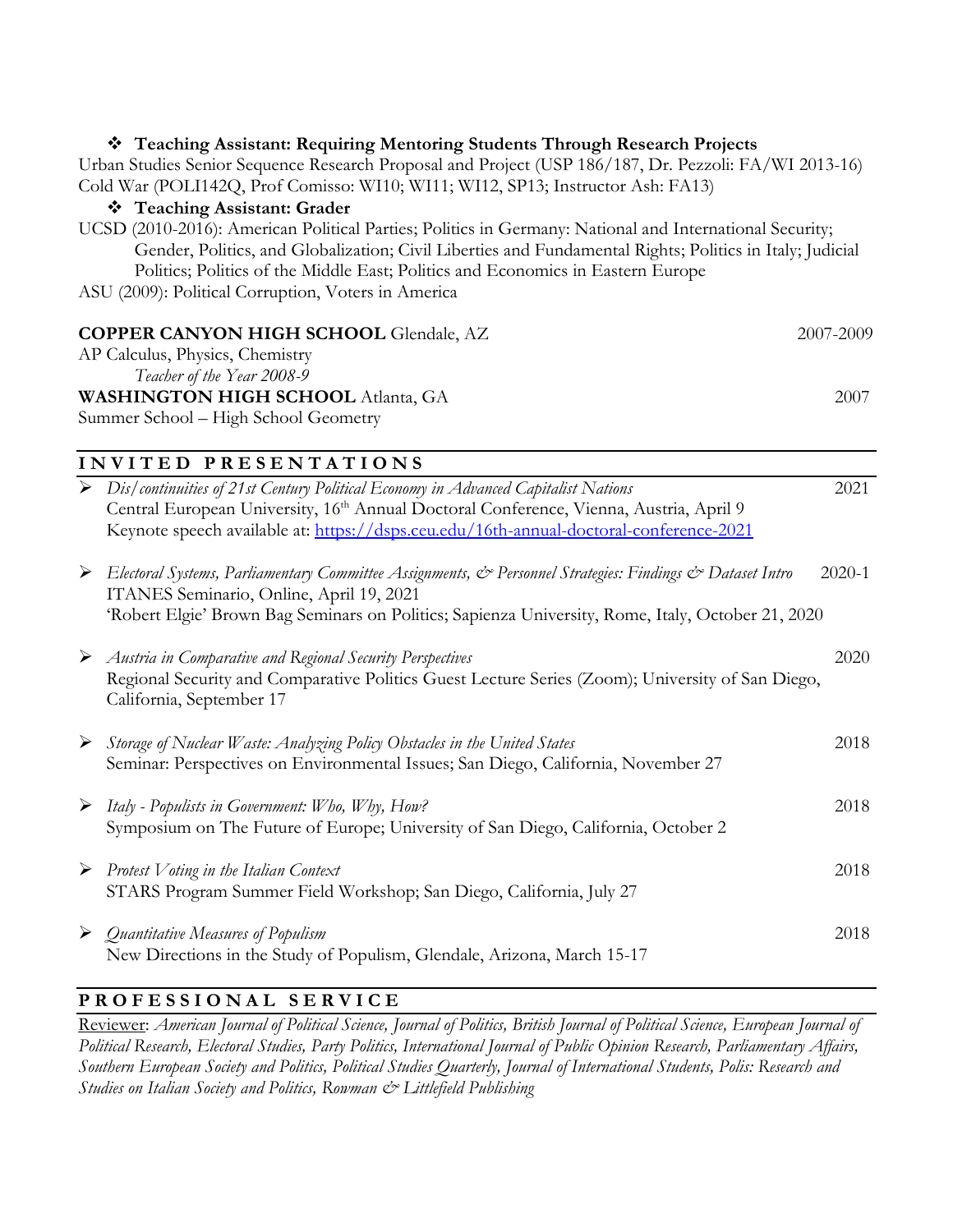Member: *American Political Science Association, Council for European Studies, Political Studies Association (Specialist Groups: Italian Politics, Populism, Comparative European Politics, EPOP (Elections, Public Opinion, and Parties)), Southern Political Science Association, UCSD Political Economy Lunch Group, Midwest Political Science Association (former)*

## Chair/Moderator/Panel Organizer

- ➢ *Politics, Economy, and Education*, McNair Undergraduate Summer Research Conference; UCSD, San Diego, CA, 9 Aug 2019
- ➢ *Italy at the Crossroads*, CONGRIPS Conference Group on Italian Politics and Society American Political Science Association Conference; Boston, Massachusetts, 30 Aug – 2 Sept 2018
- ➢ *Party Salience Strategies in Western Europe*, Midwest Political Science Association Conference; Chicago, Illinois, 7-10 April 2016

### Panelist

➢ *Political Science Undergraduate Professional Development Series – Internship Panel* University of California, San Diego, California, 15 November 2018

## Event Host

- ➢ *Law School Application Forum* Krinsk-Houston Law & Politics Initiative, San Diego, California, 16 October 2019
- ➢ *Affecting Change After Graduation* Krinsk-Houston Law & Politics Initiative, San Diego, California, 22 May 2019
- ➢ *Managing the Transition to Law School* Krinsk-Houston Law & Politics Initiative, San Diego, California, 30 January 2019
- ➢ *Life of a Public Policy Professional*  Krinsk-Houston Law & Politics Initiative, San Diego, California, 5 November 2018
- ➢ *Building a Successful Law School Application*  Krinsk-Houston Law & Politics Initiative, San Diego, California, 15 October 2018
- ➢ *What I Wish I Knew Before Attending Law School*  Krinsk-Houston Law & Politics Initiative, San Diego, California 30 May 2018

## Discussant

- ➢ *Party Strategies in the Times of Populism* 27th International Conference of Europeanists; Virtual, 21-25 June 2021
- ➢ *Domestic Politics and the EU* 16th Annual Doctoral Conference, Central European University, Vienna, Austria, 9 April 2021
- ➢ *Chaos in Order: Conflict Within and Across Political Parties* American Political Science Association Conference; Washington, D.C., 29 Aug – 1 Sept 2019
- ➢ *Party Voter Linkage* Midwest Political Science Association Conference; Chicago, Illinois, 5-8 April 2018
- ➢ Stefanie Walter, Professor, Institute for Political Science, University of Zurich *The Electoral Consequences of Offshoring: How the Globalization of Production Shapes Party Preferences in Multi-Party Systems*, November 10, 2015
- ➢ Heather Stoll, Associate Professor, Department of Political Science, UC Santa Barbara *"Legislative Policy-Making Authority, Party System Size, and Party System Aggregation",* January 30, 2014
- ➢ Timothy Hellwig, Associate Professor, Department of Political Science, Indiana University *UCSD International Relations Speaker Series,* January 23, 2013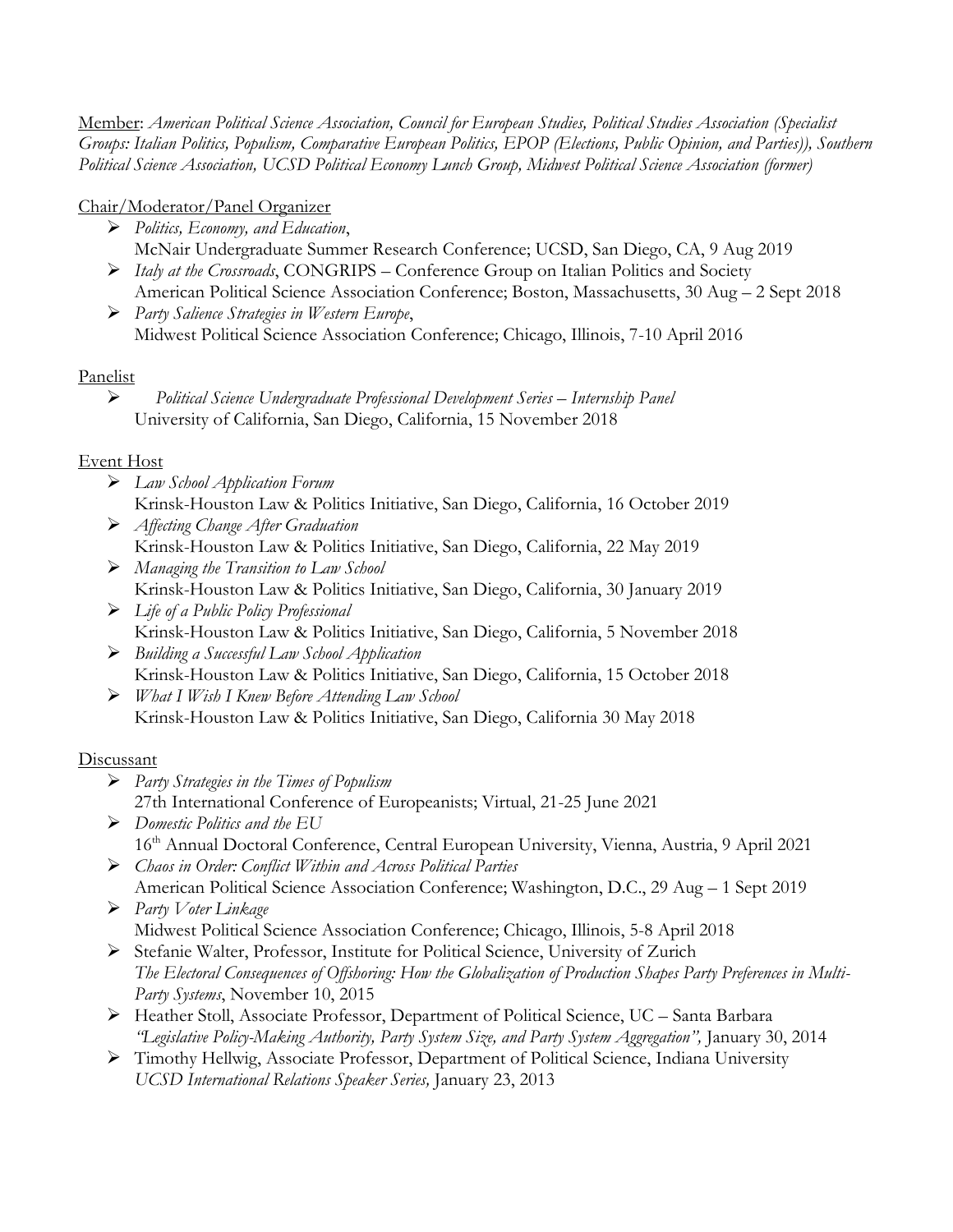Expert/Online Contributor: FTI; PolicyRecon|Nostromo Risk Advisory: European Political Economy

Selected Students Mentored

*Political Science Senior Honors Project*

➢ Henry Flatt (2015-6) – "A Puzzling Picture Teaparty Minority Voting and the 2010 General Election" *Law and Society Senior Internship Research*

➢ Courtney Knigge (2018) – "Work Culture Influence on Pro Bono"

#### *Environmental Systems Senior Project Faculty Mentor*

➢ Carline Hua (2017-8) – A Policy Analysis of the City of San Diego's Rain Barrel Rebate Louis Westfall (2017-8)– Cleaning the San Diego River and Demonstrating the Usefulness of GIS Through Analyzing Spatial Relationships between pH and Land Use

➢ Martin Arceo (2017-8) – *Mustard Seed Project: Comparing Sheltered and Unsheltered Homeless in Southern California*

### *Best Senior Research Project – Urban Studies*

- ➢ Nicholas Maldarelli (2015-6) "Rapid Rail Transit and Campus Transportation System Ridership" Valerie Juguilon (2014-5) – "Built Environment Matters: Fostering Academic Achievement" *Charles Phan Health & Human Services Award 2015*
- ➢ Manuel Avila "Acculturation and Mental Health Among the U.S. Tunkaseño Population" *Best Video Award 2015 – Urban Studies Senior Sequence*
- ➢ Eden Berdugo "The University of California: Uncovering Factors of the Funding Formula for Allocating State Educational Appropriations"

Jenny Wong – "Bikeshare Programs as a New Method of Transport"

*Best Poster Award 2016* – *Urban Studies Senior Sequence*

➢ Natalia Jepsen – "Establishing Youth Participation in Land Use Decisions: A Comparative Analysis of San Diego Community Planning"

Faculty Advisory/Steering Committee, Member, *Law and Society Minor*, UCSD

Cambridge University Press Global user journeys panel

PoliTalk *Founder* – Voluntary working group for UCSD graduate students looking to collaborate and further their instructional practices through sharing resources, experiences, and pertinent pedagogical research

| VP Social Programming, UCSD Political Science Graduate Council | $2013 - 2016$ |
|----------------------------------------------------------------|---------------|
| Treasurer, UCSD Political Science Graduate Council             | $2011 - 2013$ |

## **C O N F E R E N C E & W O R K S H O P P R E S E N T A T I O N S**

➢ *"Standing Out From the Crowd: Issue Specialization and Electoral Gains In Post-Communist Polities"* 2021 27th International Conference of Europeanists; Virtual, June 21-25

➢ *"Preferences Toward Populist Parties: The Role of Ideology, Occupational Position, and Political Economic Context"* 2021 27th International Conference of Europeanists; Virtual, June 21-25

➢ *'When Dimensions of Discontent Align: Approving the 2020 Italian Constitutional Referendum'* 2021 PSA Annual International Conference; Queen's University Belfast, Northern Ireland, March 29-31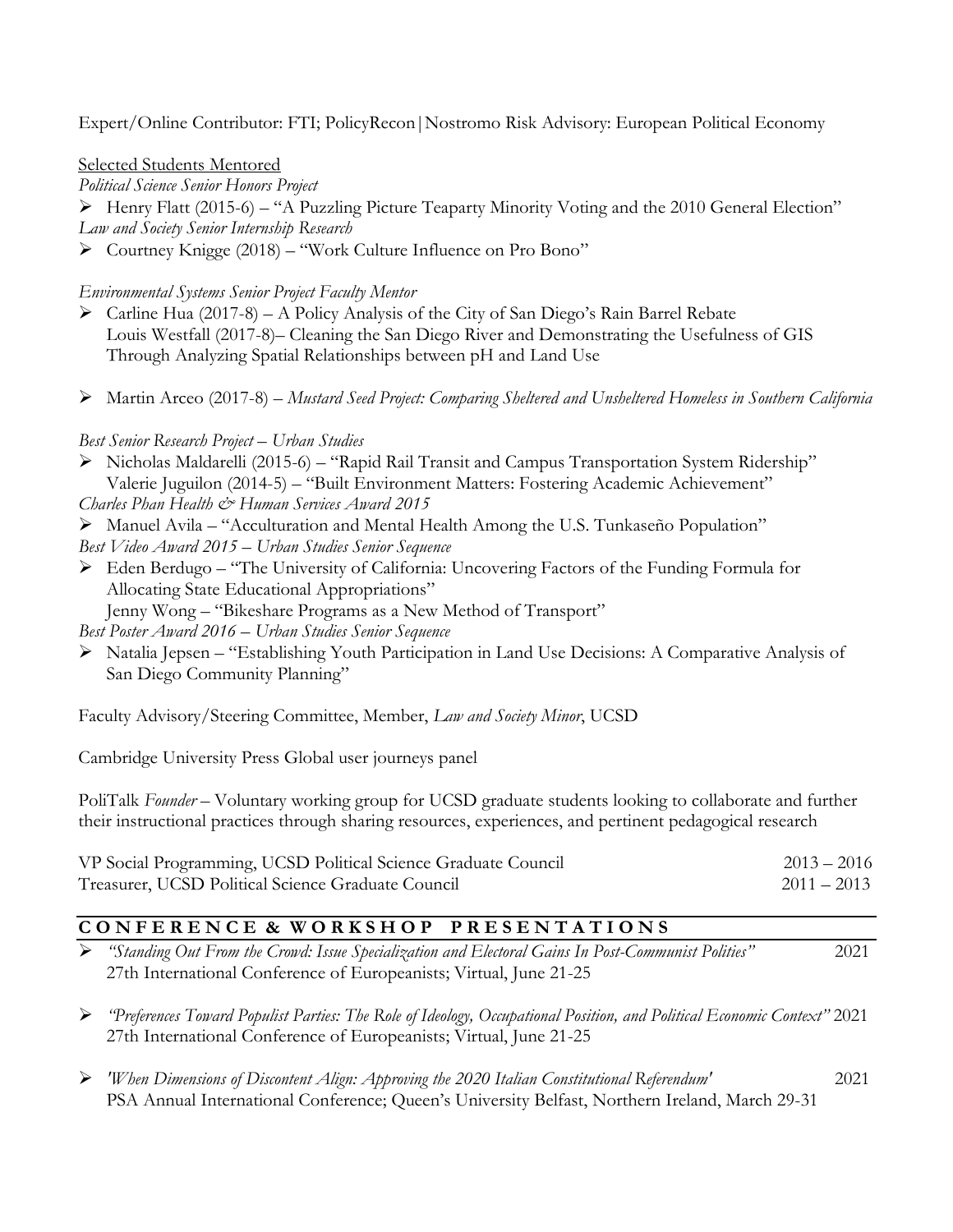| ➤                     | "New Social Policies" Preferences: Personality, Partisanship, and Labor Policy<br>American Political Science Association Conference; Washington, D.C., August 29 - September 1                             | 2019 |
|-----------------------|------------------------------------------------------------------------------------------------------------------------------------------------------------------------------------------------------------|------|
|                       | $\triangleright$ 50 years of Party Discontent in Italy: Persistence through Reform<br>American Political Science Association Conference; Boston, Massachusetts, August 30 - Sept 2                         | 2018 |
|                       | $\triangleright$ Mi Piace, ma Non Mi Piaci [I like it, but I don't like you]: Voting Against The 2016 Italian Referendum<br>Midwest Political Science Association Conference; Chicago, Illinois, April 5-8 | 2018 |
|                       | Feaching: Using Wikipedia in the Classroom<br>Midwest Political Science Association Conference; Chicago, Illinois, April 5-8                                                                               | 2018 |
|                       | > Renzi Rejected: Party Politics, Policies, or Populism<br>American Political Science Association Conference; San Francisco, California, September 1-3                                                     | 2017 |
|                       | > The Mainstream Strikes Back: The Saga Continues<br>Midwest Political Science Association Conference; Chicago, Illinois, April 7-10                                                                       | 2016 |
|                       | Party Personnel Strategies: Japan's MMM vs. Germany's MMP System<br>Annual Conference in Voting, Elections, and Electoral Systems; U. of Washington; Seattle, April 8                                      | 2016 |
|                       | > Issue Mainstreaming: Electoral Effects of De-Niching a Party Profile<br>Southern Political Science Association Conference; San Juan, Puerto Rico, January 7-9                                            | 2016 |
| $\blacktriangleright$ | The Discrete Charm of Committee Appointments: New Zealand and Germany<br>(with Cory Belden and Matthew Shugart)<br>American Political Science Association Conference; California, September 3-6            | 2015 |
|                       | ▶ Party Personnel Strategy Workshop<br>American Political Science Association Conference; California, September 3-6                                                                                        | 2015 |
|                       | > No League of Their Own: Issue Priorities of Lega Nord Voters<br>Midwest Political Science Association Conference; Chicago, Illinois, April 16-19                                                         | 2015 |
| ➤                     | The Breakthrough of the True Finns: Did the Gender Gap break with it?<br>Gender Beyond Boundaries; University of California - San Diego; San Diego, California, April 18                                   | 2014 |
| $\blacktriangleright$ | Voting for the Not-So Radical Right: An Issue Based Analysis of the Finnish 2011 Parliamentary Elections<br>Midwest Political Science Association Conference; Chicago, Illinois, April 2-6                 | 2014 |
| ➤                     | Social Service Provision: Left Strategy, Created Constituencies, and the Rise of the Radical Right<br>Trans-Atlantic Summer Institute; University of Minnesota; Minneapolis, Minnesota, June 10-22         | 2012 |
| ➤                     | Religious Charitable Acts: A Cross-National Examination of the Crowding-Out Effect on Co-Religionists<br>IRES Graduate Student Workshop; Chapman University; Orange, California, June 1 - June 3           | 2012 |
|                       |                                                                                                                                                                                                            |      |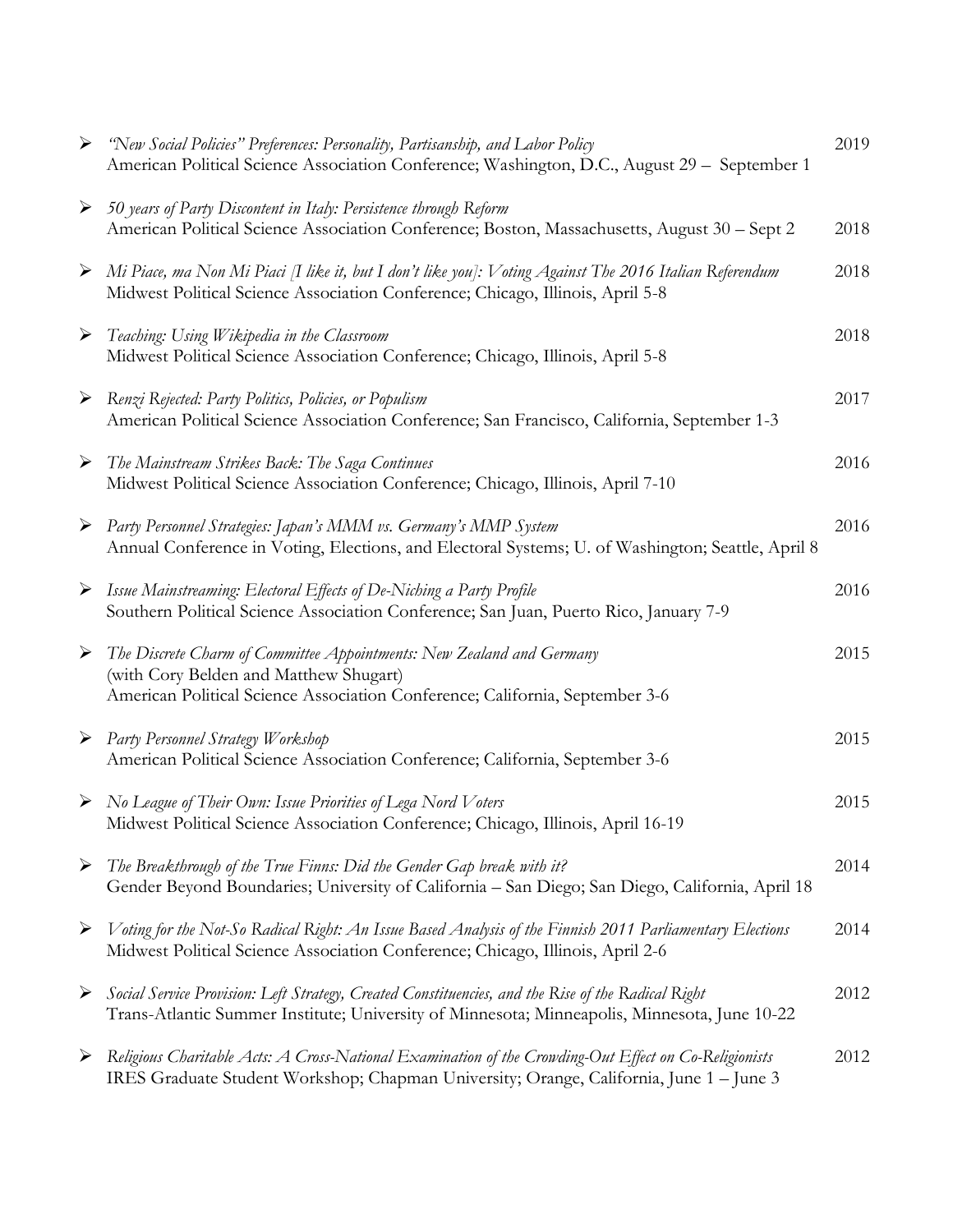| Eleft Party Institutional Control: Bringing Politics Back into the Welfare Spending Debate<br>19th International Conference of Europeanists; Boston, Massachusetts, March 22 – March 24                                                                         | 2012 |
|-----------------------------------------------------------------------------------------------------------------------------------------------------------------------------------------------------------------------------------------------------------------|------|
| $\triangleright$ Effects of Parliamentary Agenda Control on Welfare Spending<br>Institutions in Context: The Welfare State; University of Tampere, Finland, June 6 – June 11                                                                                    | 2011 |
| Interactive Institutions: The Effects of Welfare State Financing and Penetration in a Comparative Perspective<br>Institutions in Context: The Design and Impact of Institutions During and After the Cold War;<br>University of Tampere, Finland, May 31-June 6 | 2010 |

|                       | GRANTS, FELLOWSHIPS, & AWARDS                                                      |             |
|-----------------------|------------------------------------------------------------------------------------|-------------|
| $\blacktriangleright$ | CES Conference Travel Grant (\$500)                                                | 2021        |
| $\blacktriangleright$ | Outstanding Service as Moderator – Summer Research Conference at UC San Diego 2019 |             |
| $\blacktriangleright$ | <b>APSA Travel Grant</b>                                                           | 2019        |
| $\blacktriangleright$ | Barbara and Paul Saltman Distinguished Teaching Award (Dept. Nominee)              | 2016        |
| $\blacktriangleright$ | Italian Club of San Diego Graduate Student Fellowship (\$15k/year)                 | 2014-2016   |
| $\blacktriangleright$ | Outstanding Teaching Assistant - Urban Studies and Planning                        | 2015-2016   |
| $\blacktriangleright$ | Dean of Social Science Travel Fund Award                                           | 2012 & 2016 |
| $\blacktriangleright$ | Sanford Lakoff Research Fellowship (\$1k)                                          | 2016        |
| $\blacktriangleright$ | Honorarium – University of Washington (\$1k)                                       | 2016        |
| $\blacktriangleright$ | UCSD Department of Political Science Conference Grant                              | 2012-2016   |
| $\blacktriangleright$ | <b>GSA Travel Grant</b>                                                            | 2015 & 2016 |
| $\blacktriangleright$ | Prestage-Cook Travel Award - Southern Political Science Association                | 2016        |
| $\blacktriangleright$ | Research Consultation Travel Grant - University of Washington                      | 2015        |
| $\blacktriangleright$ | Dean of Social Science Teaching Fellowship (\$3.5k) – "Flipping the Classroom"     | 2013        |
| $\blacktriangleright$ | Trans-Atlantic Summer Institute in European Studies Fellowship                     | 2012        |
| $\blacktriangleright$ | Institutions in Context Travel Grant                                               | 2011 & 2010 |
| $\blacktriangleright$ | Hardt Graduate Fellowship in Religion, Conflict, and Peace Studies (\$1.5k)        | 2010        |
| $\blacktriangleright$ | <b>ASU Summer Travel Grant</b>                                                     | 2010        |
| $\blacktriangleright$ | Pi Sigma Alpha - Political Science Honors                                          | 2007        |
| $\blacktriangleright$ | National Society of Collegiate Scholars                                            | 2006        |
|                       | Golden Key International Honour Society                                            | 2006        |

## **R E S E A R C H A S S I S T A N T E X P E R I E N C E**

➢ *Housing Challenges and Opportunities in the San Diego Region,* Spring 2017 Research assistant for Dr. Mirle Rabinowitz-Bussel (San Diego Architectural Foundation)

- ➢ *21st Century (European) Populism,* Summer 2016 Research assistant for Professor William Chandler
- ➢ *Electoral Systems and Party Personnel: The Consequences of Reform and Non-Reform*, Winter 2011 Spring 2015 Research assistant primarily for PIs Professor Matthew Shugart and Professor Ellis Krauss (NSF)
- ➢ *Global Governance Perspectives from BRIC nations,* Summer 2011 Research assistant for Professor Miles Kahler

- 
-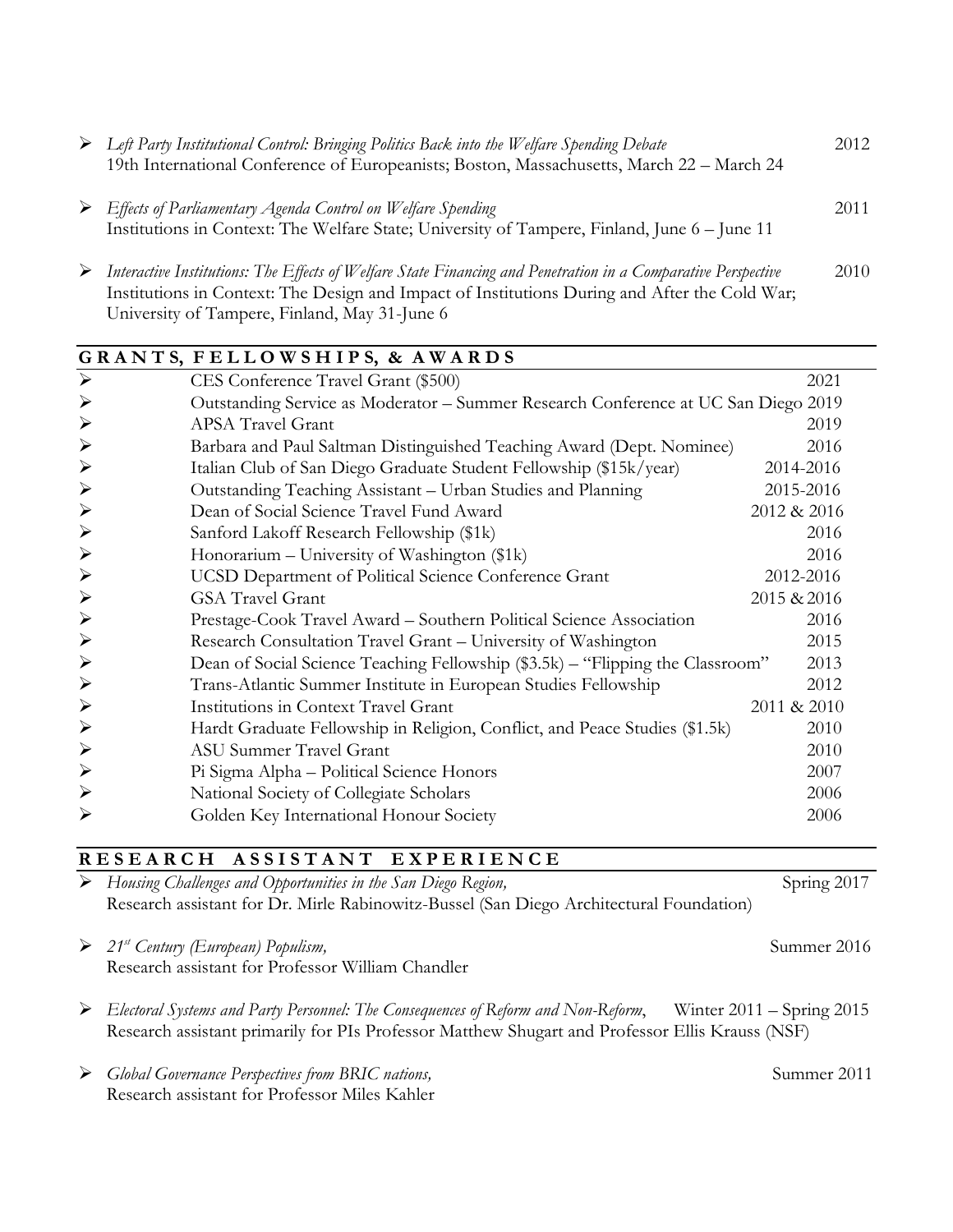- ➢ *Role of Religious Beliefs and Institutions in Generosity*, Spring/Summer 2009 Research assistant for Co-PI Professor Carolyn Warner (Templeton Foundation; Book Product Generating Generosity in Catholicsm and Islam: Beliefs, Institutions and Public Goods Provision)
- ➢ *Negative Campaigning*, Fall 2009 Research assistant for Co- PI Professor Patrick Kenney (SAGE Handbook of Political Communication)

### **S K I L L S & L A N G U A G E S**

- ➢ **Statistical Packages** STATA, SPSS, R
- ➢ **Languages** English (native), Italian (advanced), German (beginner)
- ➢ **University Teaching-Related Coursework:**

(Center for Engaged Teaching @ UCSD) Hot Topics: Facilitating Difficult Discussions; Teaching with Blackboard; Teaching with Wikipedia; The College Classroom (UCSD): POLI599 Graduate Seminar on Undergraduate Teaching and Learning (UCSD – Extension): EDUC20990: Foundations in Curriculum Design and Evaluation, EDUC30989: Introduction to Online Learning, EDUC30057: Health Education for the Teacher, EDUC30003: Teaching Gifted and Talented: Recognizing Individual Differences, EDUC30150: Integrating Technology in Education

<https://www.linkedin.com/in/matthew-e-bergman/> ORCID: 0000-0001-8879-4615